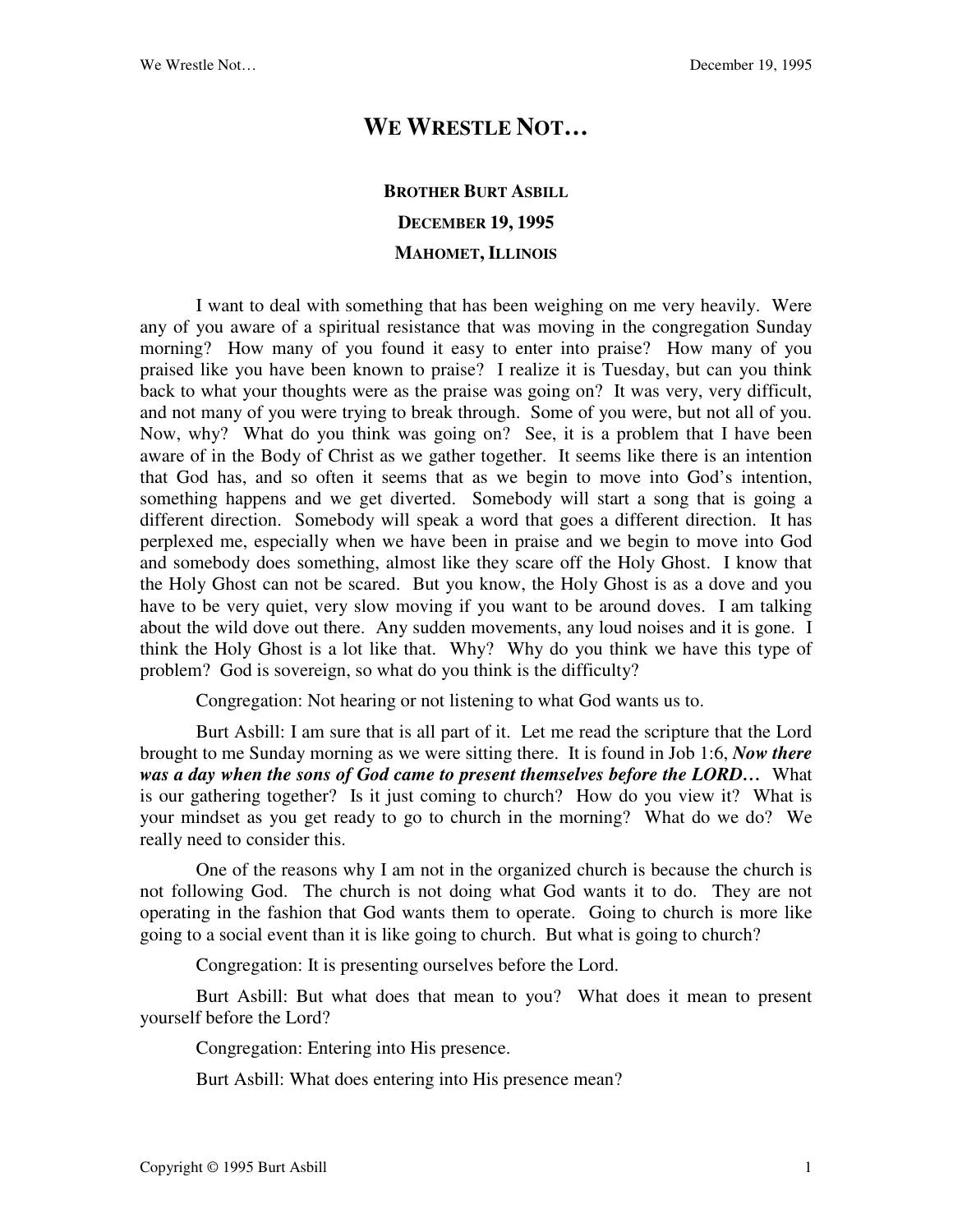Congregation: You go at a specific time and a specific place to fellowship with someone.

Burt Asbill: You have every expectation of meeting someone, at some particular time, at some particular place. Do you go to church with that expectation? You do? OK. Let's say you are going for a job interview at a very plush place. Do you wear your jeans with holes in them? What do you do? You dress up. That takes time and energy. You might even take a bath, wash your hair, fix it just right and make sure it looks just so. Do you put on just any kind of clothes? No. Now, let us examine this a little bit. You wear your best, but your best today might not be what your best was yesterday. So, you go through your closet and you take this one and you look at it, "No, that is not quite good enough," and you put it back. You take another one, look at it and say, "No, that is not quite right," until you get just the right thing and then you dress yourself. You might put on a sweater over your shirt or blouse and the collars are not just right, so you take everything off and get something else to put on, because you have an important engagement. You have every expectation of making a good impression. You have every expectation of really showing the individual that you are meeting, that your are the absolute best that they could possibly have as their employee. I mean, there is a certain amount of preparation that you do for that particular event. How much do you prepare to meet God? How much time do you spend in the Word? How much time do you spend in prayer? Do you ask God what His intent is with regard to us gathering together? Do you ask Him what your function or position is in that particular meeting? "What is my purpose? What can I do that I might be able to minister or be a window or a door by which You might flow through me into the congregation?" Come on, brethren.

One of the other reasons that I left the organized church was because it was a one man operation. There was no room for God to move or for God to be creative. There was no room for God to manifest Himself other than from the position of pastor. We say that we have come out of that and yet, it seems that we still have a pastor mentality because of the responsibility that we delegate to one man by our lack of preparation. There is a scripture that says that there should be a song or a psalm. What are some of the other things that it says? I Corinthians 14:26, *How is it then, brethren? when ye come together, every one of you hath a psalm, hath a doctrine, hath a tongue, hath a revelation, hath an interpretation. Let all things be done unto edifying.* "Let all things be done unto edifying." Do you know what edifying means? It means "to build up." It says, every one of you… That means that the burden is going to fall on Brother Peter, Brother John, and Brother Emmanuel. Is that everyone? "Everyone" means who? Yes, every one of us - me, you, all of us, every one of us. There should be some aspect of God's Spirit moving in each one of us, hallelujah.

All right, I want to get back to why we gather ourselves together. We gather ourselves together for the purpose of meeting God. Now, it says here in Job that as the sons of God gathered themselves together in the presence of God, Satan came also among them. Now, I made a mistake Sunday, because I did not know whether or not I should have stopped the meeting, but in retrospect, I should have stopped the meeting and said, "Brethren, we need to pray. Satan is here in our midst." I know that we were visited by Satan.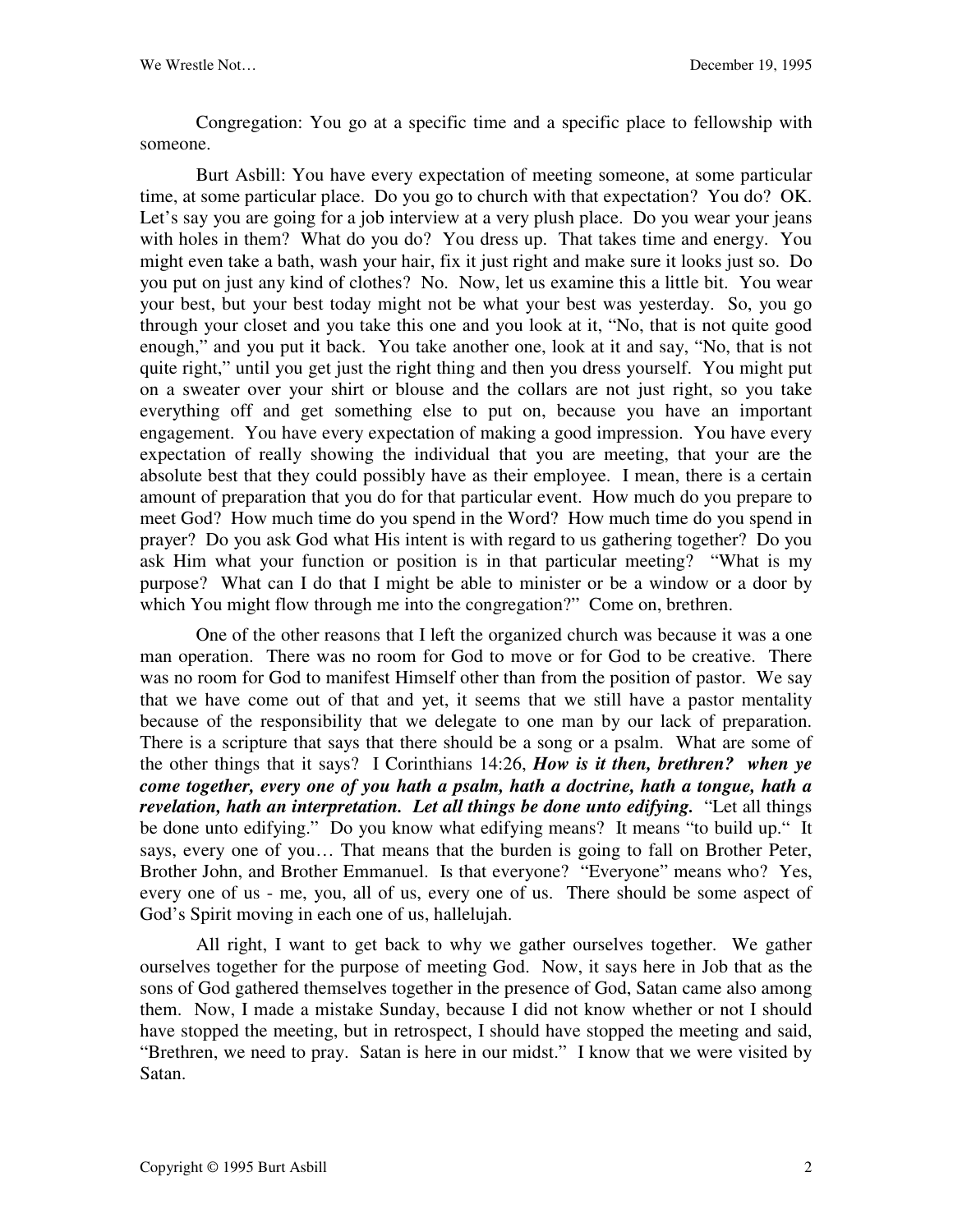I also know that every time we gather together, if Satan himself does not come, he sends one of his cohorts. Who he sends is dependent upon the Body, upon the spiritual position and the place of responsibility. Depending upon the thing that is happening with the fellowship in question determines the rank of the spirit that he sends. He is not going to send some little demon into the midst of a congregation that he knows will discern it, smash it, send it into the abyss and use it as a stepping stone to climb up higher into the realm of the heavenlies. When the Bible says in Ephesians that we war not against flesh and blood, it means just exactly that. It means that we do not war against our brothers or sisters. It means that our warfare is on a spiritual plane and we come into confrontation with spirits. Not just ordinary spirits. Not just little demons that are running around working to annoy you and to give you a hard time. But it says it is a particular rank of spirits that we are dealing with. Hallelujah. It says, Ephesians 6:12, *…but against principalities…*

A principality is an area or a domain, do you understand? The village of Mahomet is a principality. Spirits rule and govern over the city of Mahomet up to its boundaries, and what they do and what they say is law. Do you understand what I am saying? It is a principality. You have a principality that is over the entire area in which you live and the particular place in which you fellowship. There is a principality over the area where Denver is that goes all the way down south past Colorado Springs and all the way up to Longmont, or maybe even farther than that, I do not know. There is a spirit of death that rules over that area. I saw it as I was flying into Denver one time. I looked out my plane window and I was expecting to see the Rocky Mountains and instead I saw this desolate graveyard. What I saw were graves that were in disarray, tomb stones that were broken down, some dead bodies laying not buried, others half buried, skeletons and bones laying everywhere. It all kind of went up to a hill. It was not a mountain, it was just a hill. On the top of this hill there was a throne that was made out of tomb stones, and upon this throne sat a gladiator. He was like an old Roman gladiator and he had his hat on kind of cocked and he had his armor on and he was sitting sideways in his chair. One leg was thrown over the arm of the throne and he had his arm over the back of the chair. As I was looking at him, he looked me right in the eye and he smiled. And then he took his arm in a sweeping motion over the area and said, "Welcome to my kingdom."

Now, every time that we come together, what do you think goes on in Denver? You have to contend with that devil. God sent someone into our midst who had cancer and I believe that it was a challenge that God was allowing the enemy to present unto us. It was a challenge which we did not rise to.

I remember one time we were having meetings outside of Bonn, Germany, and as I was in the meeting and as the Spirit of God was moving, I had a vision. In the vision there was this knight in black armor. There was a small group of people, probably six or seven, I do not really remember. This knight rode up on a big, black, muscled horse in black, shiny armor, a black plume, a black gauntlet and a black lance. He came riding up and this little group of people was standing there and they were kind of awed or cowed by the presence of this knight. The horse had a breast strap that came around that had a gold emblem on it. I described the emblem to the people there and they said that it was the emblem of Bavaria. It was a ruling spirit. We were ministering the Word of the Kingdom, you understand. We were invading his territory. He rode up to this small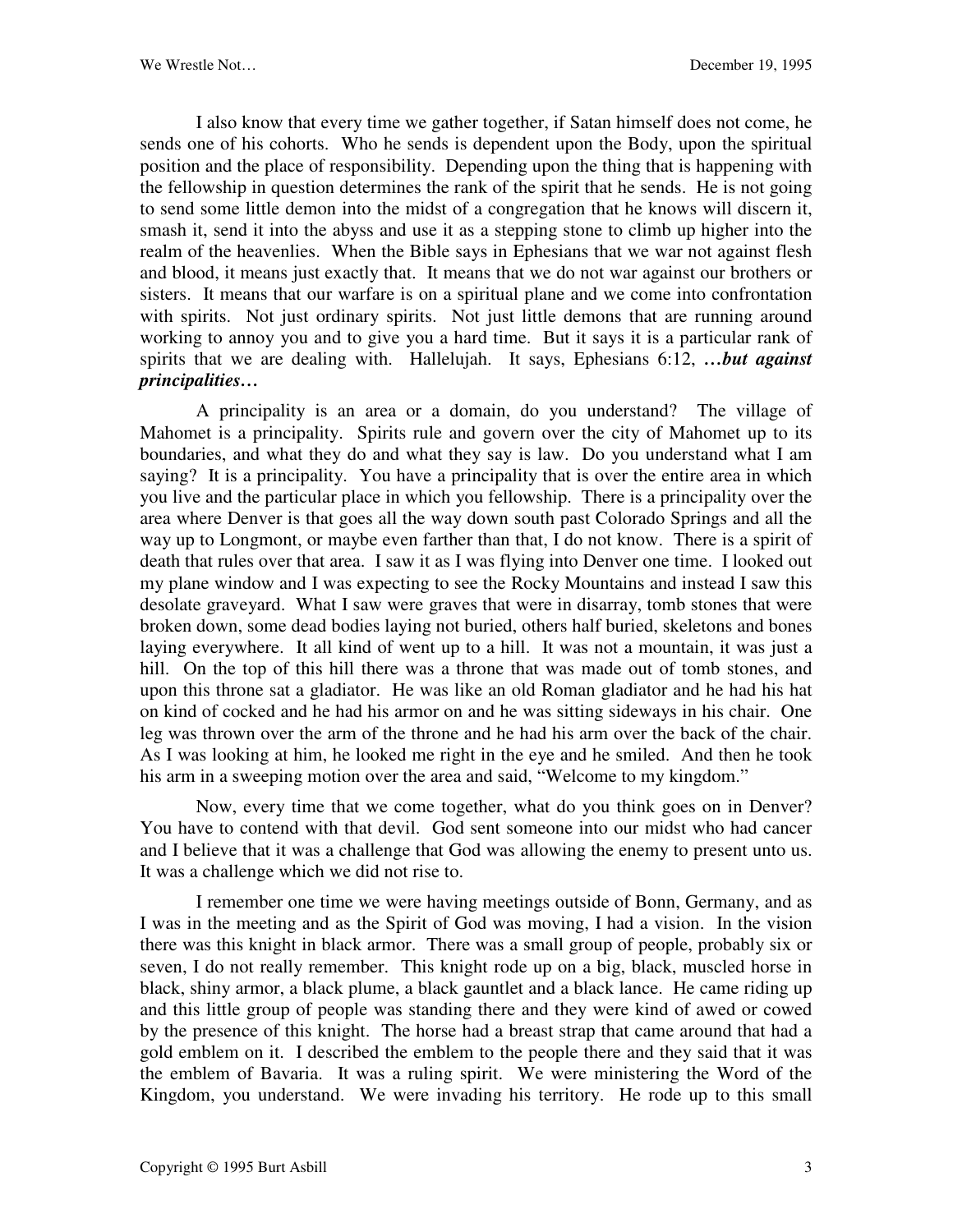group, he took off his gauntlet, his glove. He took off both of them, slapped them in his hand and then slammed them down in front of the group. What was he doing? He was challenging them. It was a challenge that they did not rise to. Do you hear me? Of that group, two couples went off into deception and error believing in the reconciliation of all things. One man died of hemorrhaging in his brain, and the wife of one couple is having to battle with a spirit of insanity. Not fun and games.

I remember back in Turlock, I got involved with the early move of the Holy Spirit in this casting out of demons, a Darek Prince, Bob Mumford, Don Bashom kind of thing. They were the pioneers that the Spirit of God was moving upon and they ushered in this dealing and deliverance ministry. I think that is where "New Wine" came from, some of these Holy Ghost magazines that we have. There was a group of us of about ten people. For lack of a better terminology, we were a deliverance fellowship. We would get the person and we would sit them down in what we called "the hot seat." Then we would all stand around them and begin to talk to these demons. We would command the demon to come up and begin to manifest itself. The person would begin to talk in strange voices. A woman might talk in a very guttural man's voice, gravelly. There were all kinds of manifestations. People would do all kinds of weird things. One woman we were dealing with was lifted up out of the chair and slammed against the wall. That is when I decided to get out of it. Playing games, you understand? Dealing with a principality, dealing with a ruling spirit. Of that group of ten, one man had an accident and he is now a paraplegic; one man had cancer and died; one man was in his jeep up in the mountains driving through the hills and his jeep rolled over on top of him. Of that family there was a woman, a wife of one of the men, that had a relationship with one of the people's sons that was in the group. Several went off into deception and error. Another died of cancer. The group was totally, absolutely, completely destroyed and lives were ruined.

This is serious business, especially for us who are hearing and desiring the Word of the Kingdom. It is a life and death matter and it does not make any difference whether you know it or not. I was working at the top of a ladder on a job framing this house. It was up on a foundation, and it had a little bay window that came out. The foundation and everything stuck out. I was working right there in the middle on top of this ladder and it was an open wood frame, so there was no wall, no siding. My son said it was like somebody picked me up off of the ladder. Instead of falling out, I went up. I went up, the ladder was kicked out of the way and I dropped. As I dropped, my head came down right against the wall of the bay and my hand came down on the top of the foundation on the wood of the frame and it broke my arm. Well, Brother duCille was very disturbed about the situation, so he went to God and asked God, "Why did you allow Burt's arm to be broken?" The Lord spoke to Brother duCille and said, "Burt does not know what he is dealing with. It should have been his neck and not his arm." It could just as well have been my neck because I was right there in the bay, the open frame, the window ledge, and all it did was knock my hat off as I went down. Why? Because we are in the business of ushering in, of promoting, of building up, of moving and establishing a dominion, a territory in the midst of enemy occupied land.

It says that when the saints of God come to gather themselves together, that Satan is there in the midst and he is contending for the anointing. Do you hear me? Now, if you are not moving in God's anointing, you have to be moving in someone else's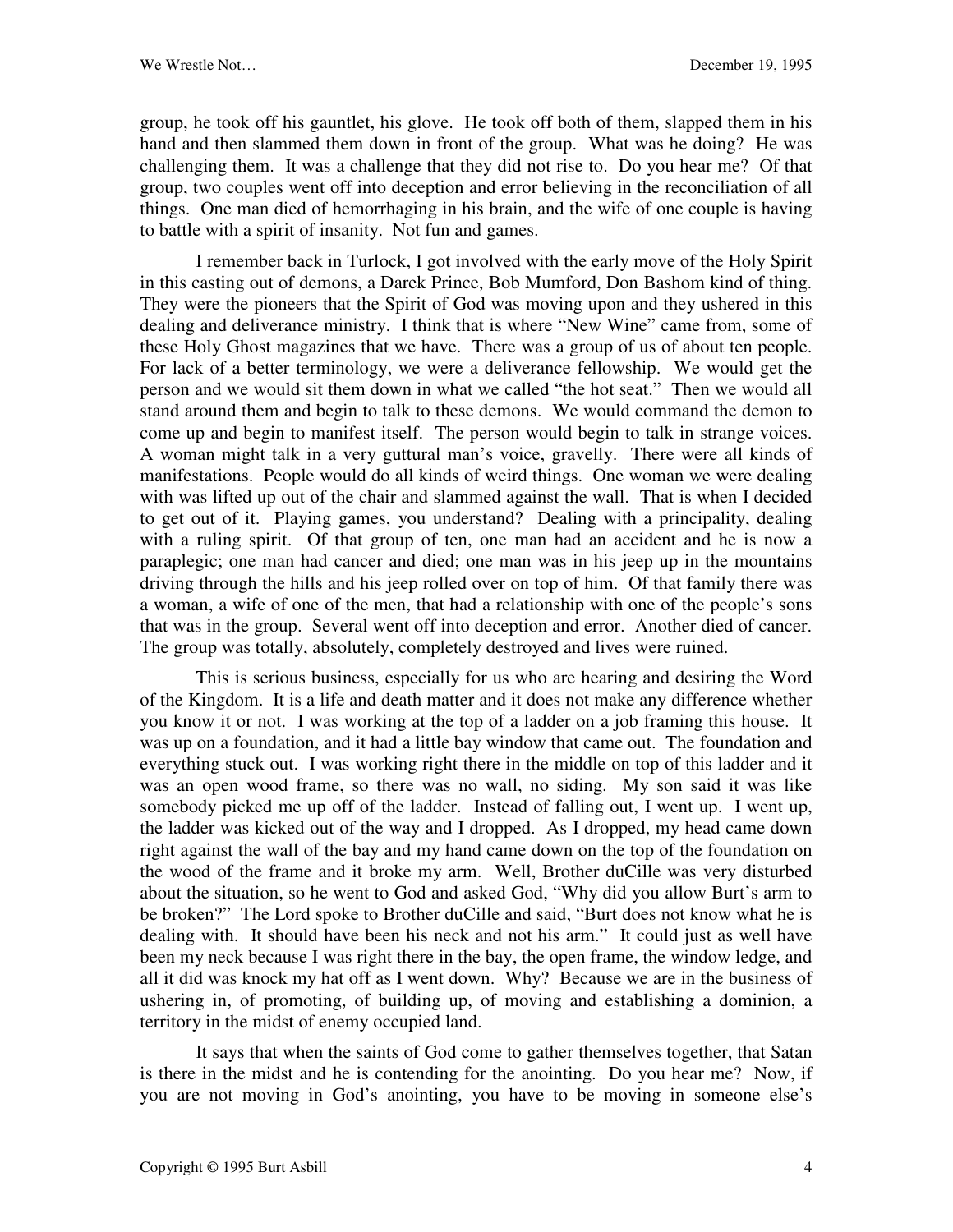anointing, an anointing that will not give you the strength, vitality or ability to receive the life that God wants to impart to you in that setting. Do you remember the scripture that says, "Forsake not the assembling of yourselves together"? Do you remember it? Well, there is an admonition in that scripture that is pinpointing a particular time. Hebrews 10:25, *Not forsaking the assembling of ourselves together, as the manner of some is; but exhorting one another: and so much the more, as ye see the day approaching.* I want to read that in the Amplified. "Not forsaking or neglecting to assemble together [as believers], as is the habit of some people, but admonishing (warning, urging, and encouraging) one another, and all the more faithfully as you see the day approaching." Now, what day do you think he is talking about?

Congregation: The last days.

Burt Asbill: Yes, absolutely. What do we call ourselves?

Congregation: The First Fruits.

Burt Asbill: The First Fruits, but we are also the end time people. So, it would seem to me then, that this scripture is particularly a scripture that is for us. Would you think so? Hallelujah.

You know, I think that God is very merciful to us. If we could see spiritually, I think it would scare the living day lights out of us. When we go into service, when we begin to sing or pray or exhort, brethren, we are doing it for a reason. If our thoughts are going to the left or to the right we become easy prey for the devil. You have to understand that there is something spiritual being administered to you. If you are feeling at odds with something or someone, it is an indication of the spiritual pressure that is being applied to you and it should motivate you to rise up in the Spirit and begin to think about God, to lift God up in the midst of the congregation. My goodness. You know, when I am in a congregation and I do not want to lift my hands, it is not God. It is not God. The Bible tells me that I am to lift up holy hands and every time that I say, "Well, I don't want to lift my hands, I am not going to stand up, I am not going to clap, I am not going to move my feet, I don't feel like doing it, I will not…" Feeling has nothing to do with it. There is a position that God is calling us to that is obedience and if we don't move or allow ourselves to be moved up into that realm to be strengthened when the enemy comes to strike, we will be vulnerable and he will hit us with everything he has and unless God intervenes, we will not have strength to resist it.

We were in India and God had been talking to us about Kannapuram. We knew that the enemy was waiting for us in Kannapuram. We had been cautioned, we had been alerted, people had visions, they had dreams, but we did not know what to do. Do you understand? We just knew that the devil had a plan and he was waiting for us in Kannapuram. It was like, day by day, we were getting closer to the time that we would have to be leaving to go to Kannapuram. We went to Meerut, we went to Hyderabad, we went to Vijaywadi and the time was coming that we were going to have to make a decision about going to Kannapuram. We knew that there was something waiting for us in Kannapuram, and we did not know what to do. The answer was so simple, yet it was being hidden from us because God wanted us to do something. You understand? He wanted us to do something. It is not that we were not doing something, but He wanted us to **really** do something. So, the night before we had to make the decision, we all got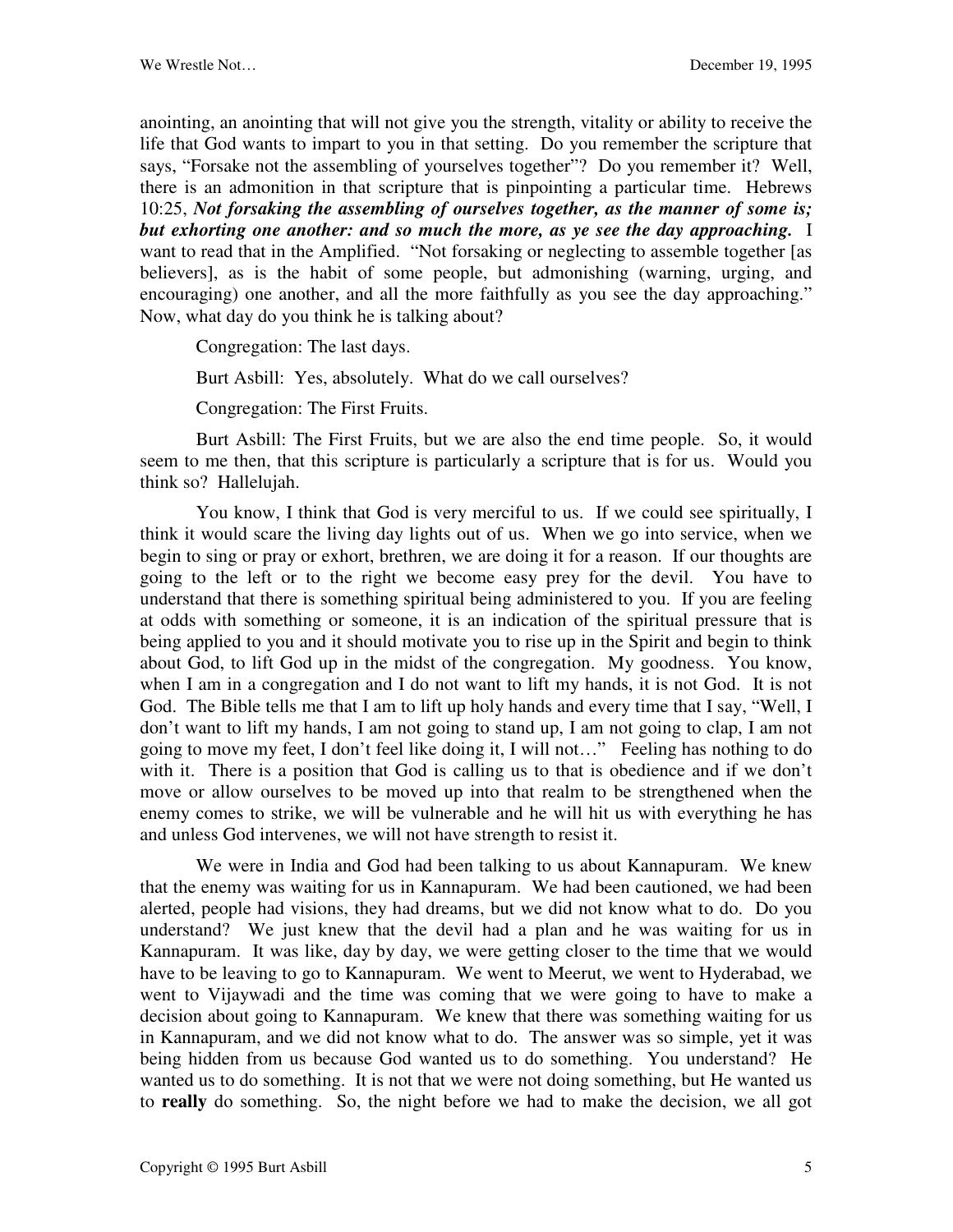down on our knees and began to press God as to what to do. It was so simple, but we had to press God. We had to push God. We had to get down on our knees. All the praying that we had done before did not matter as much as this particular time. There was something that God wanted us to do and what He wanted us to do was get down together into prayer and began to press Him. He wanted us to get down on our knees, down on our faces and begin to ask Him, "God, what is it that we need to do with regard to Kannapuram?" And it was so simple. He said, "You don't go to Kannapuram. You go to Narsapur, then you go down to Madras and you call to Kannapuram and tell them to come down and meet you in Madras." So, we had to do something. Personally, I think God would have let us go to Kannapuram even if we had not done what He had required; He would have let us go and God only knows what would have happened had we gone.

Well, we do know that there was a plot to get us thrown into jail. I, for one, do not want to be thrown into an Indian jail. They do not have laws or rights like we have here. We were all so certain, so much aware of the intent of the enemy when we were in Meerut. You know, the police came to check us out. God spoke to us about locking our luggage up, leaving no place… In fact, I have luggage now on which everything can lock. Not that the locks are anything, but it will keep somebody from slipping something into your bag, because if they find dope, you are in jail. It is not like here. You are guilty because it is in your bag. We were aware of that pressure and there was someone always praying. You understand? We only got two, three, four hours sleep per night on that trip and every night someone, if not more than one, was awake all night praying, pressing God. It seemed like we would rotate. I would not be able to sleep one night and so I would spend the night in prayer. The next night it would be Sharon that could not sleep all night. She would spend the night in prayer. You war not against flesh and blood but against principalities.

I do not know how that is going to be impressed upon you to such an extent, maybe it will require some major event happening in your life to wake you up to the fact that there is a devil out there that wants to smite you and destroy you and keep you from moving in the calling and the election that is on your life. He will use brother, sister, mother, father, sons, daughters, anything that is in his power, his control to bring you to a place of devastation and to stop you from coming in to the place of your authority, your anointing! He is after your anointing. I will read it to you. It is in Isaiah. The anointing is having the abiding presence of God. Isaiah 14:13, *For thou hast said in thine heart, I will ascend into heaven, I will exalt my throne above the stars of God: I will sit also upon the mount of the congregation, in the sides of the north.* What is he talking about when he talks about *sit also upon the mount of the congregation*? What is he talking about? He is talking about you and I gathering ourselves together for the sake of coming into or inviting the presence of God to come into our midst. What is happening? He is there walking around in the midst of the congregation and he is looking into your mind and he is seeing all of your weaknesses and he is seeing all of the diverting thoughts and he is working and playing and trying to keep that diverting thing going until you move out of the place where God wants you to be so that you might not receive the fullness of the thing that He would want to minister to you. Not only has he managed to stop you from going into God, but he has managed to stop the person next to you because what you are doing brings an intervention and an interference with what they are doing. Hallelujah!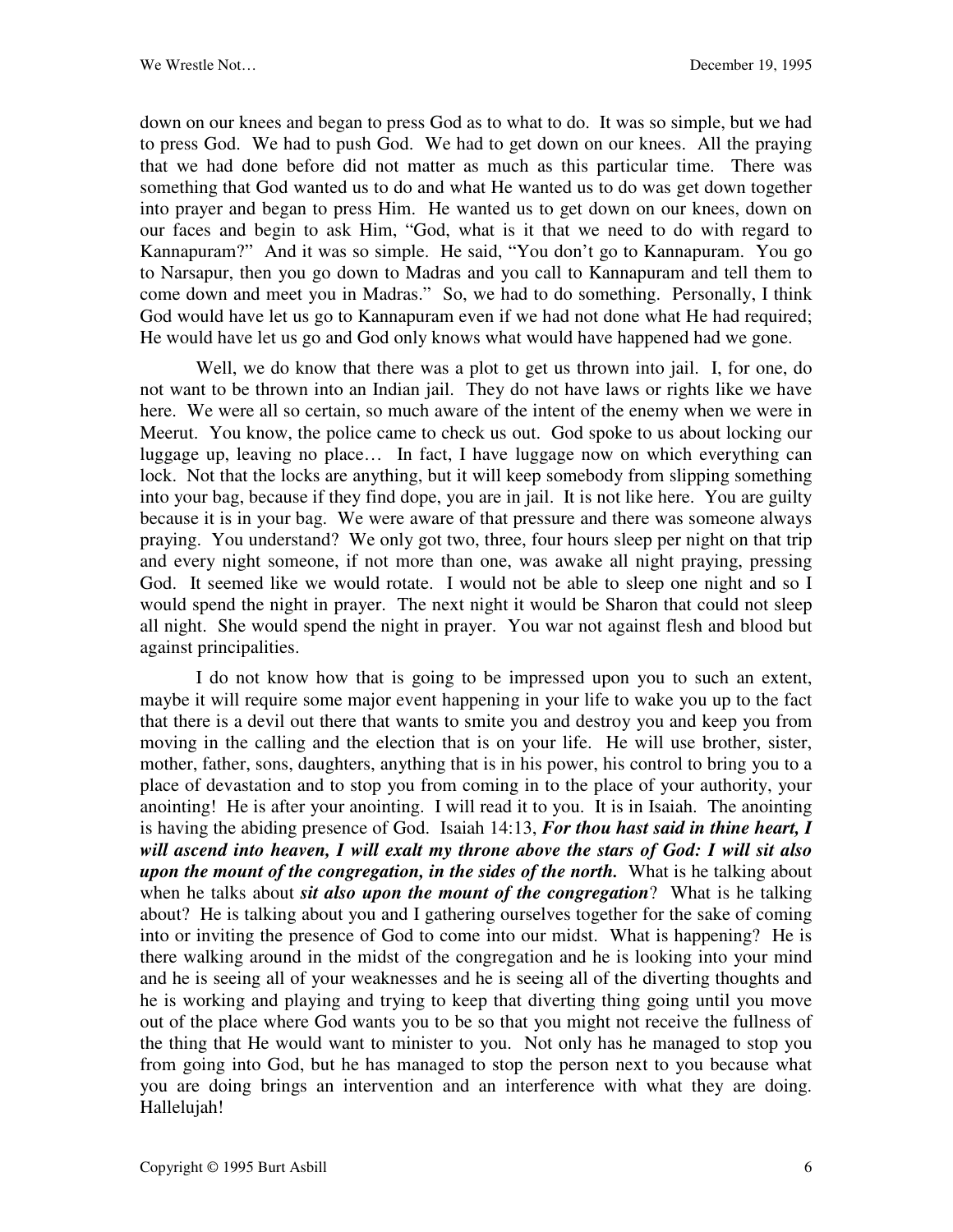I am telling you that Satan was there in our midst last Sunday morning - Satan himself - not some little cohort, not some little insignificant demon. What this fellowship is doing, and the place this fellowship is going, hallelujah, is making ripples upon his domain, and it is causing him some problems. The last thing he needs is a bunch of little anointed ones running around using the sword of the Spirit to smite his rulers in high places! Come on, brethren. Satan notices this one or that one and he sees the anointing on the life of this one or that one. He went to God and he said, "Does this one serve you for naught?"(Job1:9). Now, listen to this. There is a license and a liberty that God gives with regard to the anointing that He is pouring out upon you. Are you hearing what I am saying? You may not think your anointing is very much, but I have news for you: you do not see it in the same light as God sees it. You may not be moving in the strength or in the maturity of the thing that God has planted within you, but that makes no difference because there is a certain expectation that God has with regard to the Holy Ghost that is within you and the thing that He has done with you. There is a certain knowledge that He has of the place of strength that you have within you and He tests you on that aspect or that potential.

It is like a man who has the capability of pressing 130 pounds but he only stays at 110, or he stays at 100. He never goes out and tries the 130. So, he is not conditioned, he is not exercised so that he might, when the test comes, lift the 130. He goes out there and he finds himself in trouble when he tries to hoist it and press it and he can not do it. But, he has the capability, he just has not exercised himself in the potential that is his and he loses. He does not come home with the prize.

That is the way God tests you. There is a certain knowledge that you have with regard to certain issues, precepts and concepts. There is a certain knowledge that you have. And it is on the basis of that knowledge that you have that God is going to test you. It is the same way in school, right? The teacher comes along and gives you so many chapters that you have to study and says, "At the end of the week, you have to know chapters five, six, seven and eight because we are going to have an exam on them." Now, if you only study five and six, you will go in and get the first ten questions right but miss the next 60 because you did not read the rest of the chapters. What is the teacher going to tell you? "You failed."

Brethren, listen to what I am saying. You have to make a difference. There has to be a sensitivity and an awareness in you and you have to meet the enemy on the terms prescribed by God. Do you hear me? You have to meet the enemy on God's terms according to His assessment of you and what you have. You don't think so? "Does Job serve You for naught?" Who set the boundaries? Satan said, "Just let me touch his skin." God said, "OK." Very agreeable, isn't He? "Oh, OK. Now, you may touch his skin. That is the line that you have drawn in the sand. You can go as far as you want to, as far as his skin, and that is as far as you are going." Satan set the parameters but it was God that gave the authority. Satan had to come back to God and ask for more, "Well, You just did not give me enough liberty." And God said, "What do you want?" So Satan said, "All right, let me touch this and let me touch that." God said, "Go. Touch him." Some of us are being touched in the area of our experience or relationship with God. God has allowed Satan to come and He has said, "Go, touch him." "Does Sarah serve God for naught? Let me touch her skin." My goodness, come on.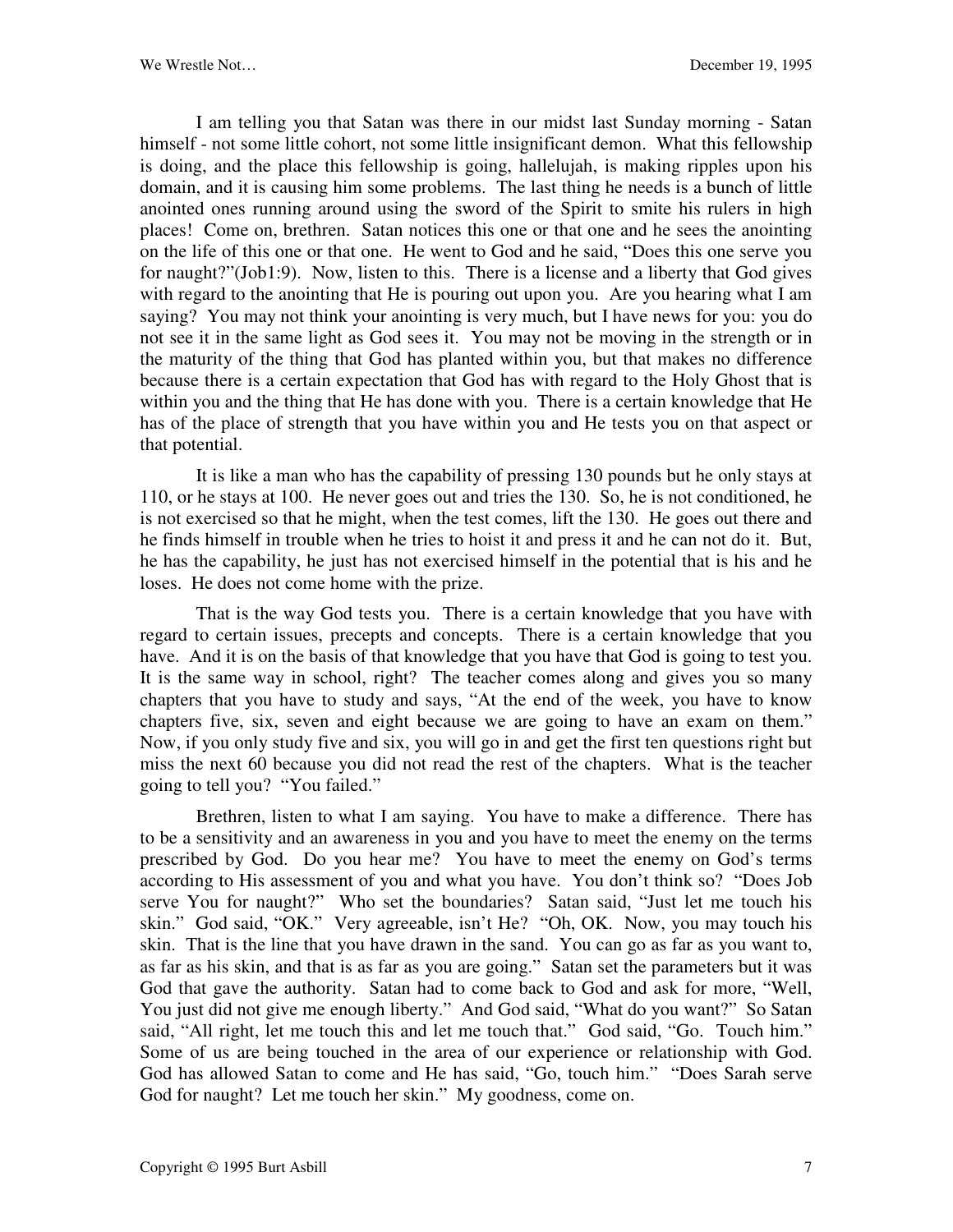This is serious business. It is life and death business. You make the wrong move at the wrong time and you are dead. You are out of God. You are dead, you are out, you missed it. The door is shut, it is closed. I am telling you, there is a position of responsibility that God is inching us toward. Unfortunately, many of us are too reluctant to go, and sometimes it is like He is pushing us there. But nevertheless, we are getting there. It is like Peter as Jesus was coming across the lake, right? He said, "Lord, if that be You, bid me to come out." And you know what? God bid him to come out. You know, that is the most miraculous thing. God said, "All right, it is time, Peter; step out. It is time, Peter; you have the faith, you have the ability." And he did, because he started walking on the water, but he got distracted.

Distraction. Your thoughts go out the window. You are in service and praising God, and you begin to step outside your sphere of being comfortable. You step outside of it. Hallelujah. You are moving in God and all of a sudden, some thought hits you and your thought goes up, up that way and down you go into the water. Only, you do not know that you are sinking. You don't know it. You just think, "Well, that is the way it is. Boy, I wonder what happened in church today." Come on. We do not even have enough of an understanding to say, "God, help me, I am sinking!"

This is serious business. You have a message that goes beyond normal Christianity, beyond going to church on Sunday morning, Sunday night, Wednesday night. You have a responsibility that goes beyond that position. You have been invested with the Word of the Kingdom. What does that mean? That means that there is a power, an energy, a light, if I might use that terminology, that has been deposited within your soul and it is for the purpose of taking away the dominion of Satan! Is he going to treat you like he treats Tom Baptist, or John Methodist over here, or the ones down there in the Presbyterian church? How about the Lutheran down on the corner? Is he going to treat you in the same way? "Well, God, he can do it, why can't I do it?" Because, you have the message of the kingdom, you have the tool of the Spirit which is designed to smite the devil, pull down his kingdom and throw him into hell. Do you think he is just going to sit back on the sidelines looking at the potential that is in you? Do you think he is just going to **not** take advantage of your ignorance? Do you think he is just going to say, "Oh, she does not know any better than that. I can't touch her."? Oh, no! If you are in that place, bang, you are hit. Hallelujah.

This is serious business, business in which you have been called and ordained to function and flow. If we are going to have a Baptist mentality, if we are going to have an Assemblies of God mentality, if we are going to have a Pentecostal mentality, it is best for us to get out of this arena of experience and get into that arena of being a Baptist. Do you hear me? Much better! You are safer. Well, you are not really, because you have had a glimpse, you have had a touch, you have had an awareness of the position that God is calling you to and nothing else is going to satisfy you. None of you could go sit back in a Baptist church and be content. None of you could go to an Assemblies of God church. You are spoiled. Thank God for being spoiled. Hallelujah. You would be bored to tears. And you would be in your closet saying, "God, we need a little revival." Come on. Hallelujah.

"But unto whom much is given, much is required" (Luke 12:48). And it is not me that is requiring of you. It is God. Who was putting the demand upon Job? God. We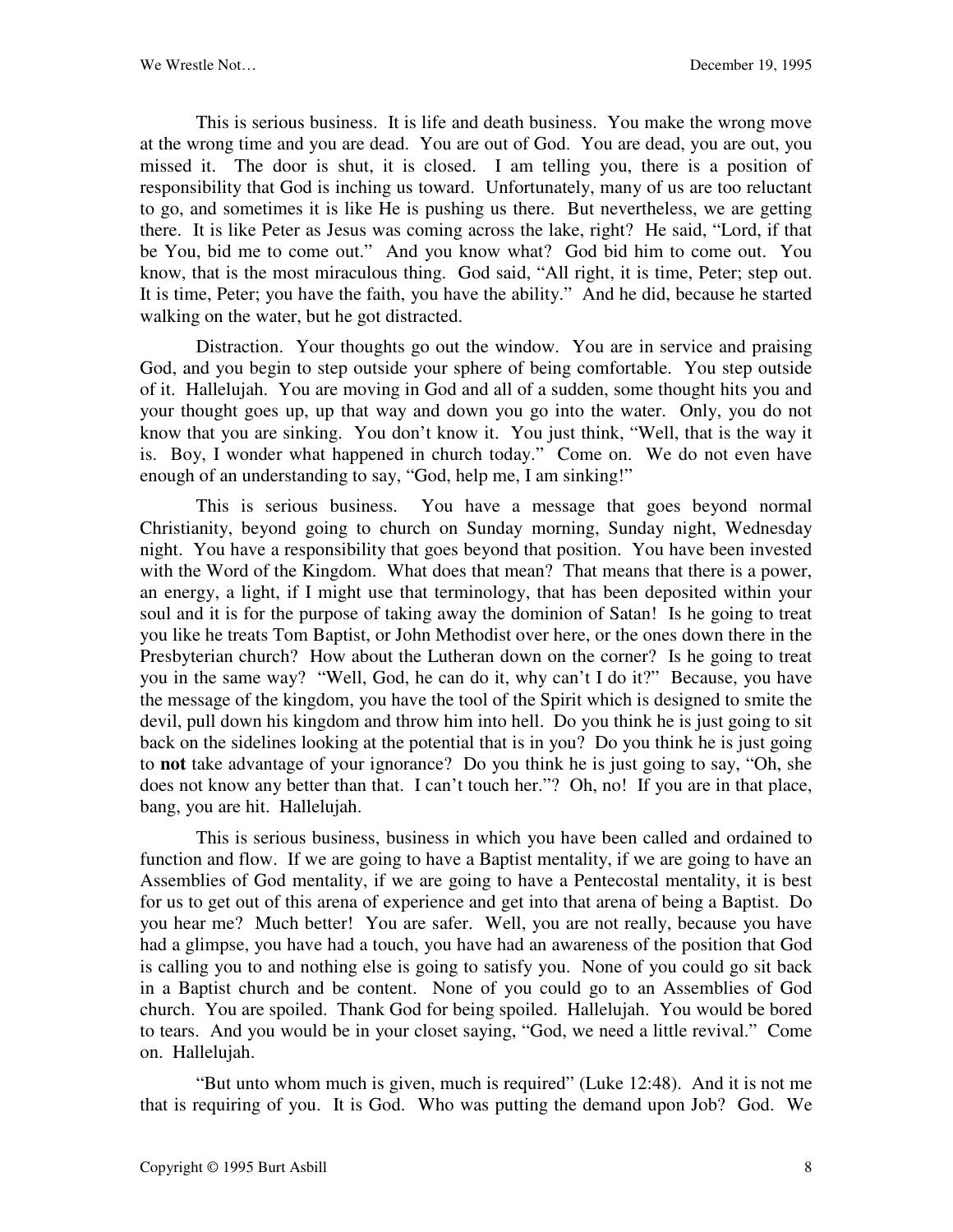need to wake up. The devil is out to usurp your anointing and he will do it by any means and any way that he can do it! God has to get into every aspect of our soul. He has to get into every part and piece of our nature. He has to get into every door, every cupboard, every space. God has to invade it, He has to get in those places that we consider private and personal. God has to get in there. He has to do what He has to do in order to eliminate your vulnerability and your susceptibility to sin. Come on. Your susceptibility to sin. Some of us are susceptible to colds. Some of us are susceptible to this or that. All of us are susceptible to sin and God has to go in, hallelujah, like a laser and burn out everything that makes you vulnerable! Come on. My goodness. Hallelujah! No wonder Paul could say, "I rejoice in my tribulation" (II Corinthians 7:4, Romans 5:3). Hallelujah.

There was a Sister in Africa that was sent a little boy, seven, eight years old, into her compound. She took him in, mothered him, fed him and put clothes on his back, and he poisoned her. Poisoned her. But, God revealed what it was, and touched her and raised her up off of her death bed. Witch doctors, all kinds of shenanigans, all kinds of things going on. Do you hear me? She wrote me a letter and she said things are quiet and she is afraid that God has put her on the shelf because she is not in tribulation as she has been in the past. She is out there in the bush with no electricity, no phone and no running water! She is afraid God has put her on the shelf. Hallelujah. We need to wake up.

Let us turn over into Isaiah 52. I believe this is God's cry for this Body. *Awake, awake; put on thy strength, O Zion; put on thy beautiful garments, O Jerusalem, the holy city: for henceforth there shall no more come into thee the uncircumcised and the unclean. <sup>2</sup> Shake thyself from the dust; arise, and sit down…* Hallelujah. What is He saying? He is saying, "Get thee up on the mountain, get thee up on the mountain, get thee up, oh, Zion, get up." Don't we sing a song, "Get thee up be not afraid"? What is He saying? "Come on! Get up into this realm, this spiritual position, this spiritual domain that I have for you. Come up here and take your seat in the realm that I have prepared for you." He grants for me that I sit in my Father's throne. How about the scripture, "Where I am, I go to prepare a place for you" (John 14:2-3). Where did He go? He says, "At the right hand of the Father." That is right there in God's throne. It is in the position of ruling. That is in the position of authority. He says, "Wake up, wake up, you people. Wake up. You need to shake yourself from the dust." What does He mean? Come on. "Dust thou art and unto dust thou shalt return" (Genesis 3:19). What is He saying? Come on. Oh, yes, "Put down your humanity. Shake it off of you, shake it loose, cut it loose. Hallelujah, shake it!" Have you ever seen a dog come up out of the water, or a horse that rolls around in the sand? Have you ever watched that animal as he gets up? What does he do? Every inch of his body shakes, violently. And I don't think this is just a little shaking.

What does the Amplified say? Isaiah 52:2, "Shake yourself from the dust; arise, sit [erect in a dignified place], O Jerusalem; loose yourself from the bonds of your neck, O captive Daughter of Zion." Do we have a concordance? I want to look up the word *shake*.

Verse 3, *For thus saith the LORD, Ye have sold yourselves for naught; and ye shall be redeemed without money.* Revelation 3:17-18, *Because thou sayest, I am rich, and increased with goods, and have need of nothing; and knowest not that thou art*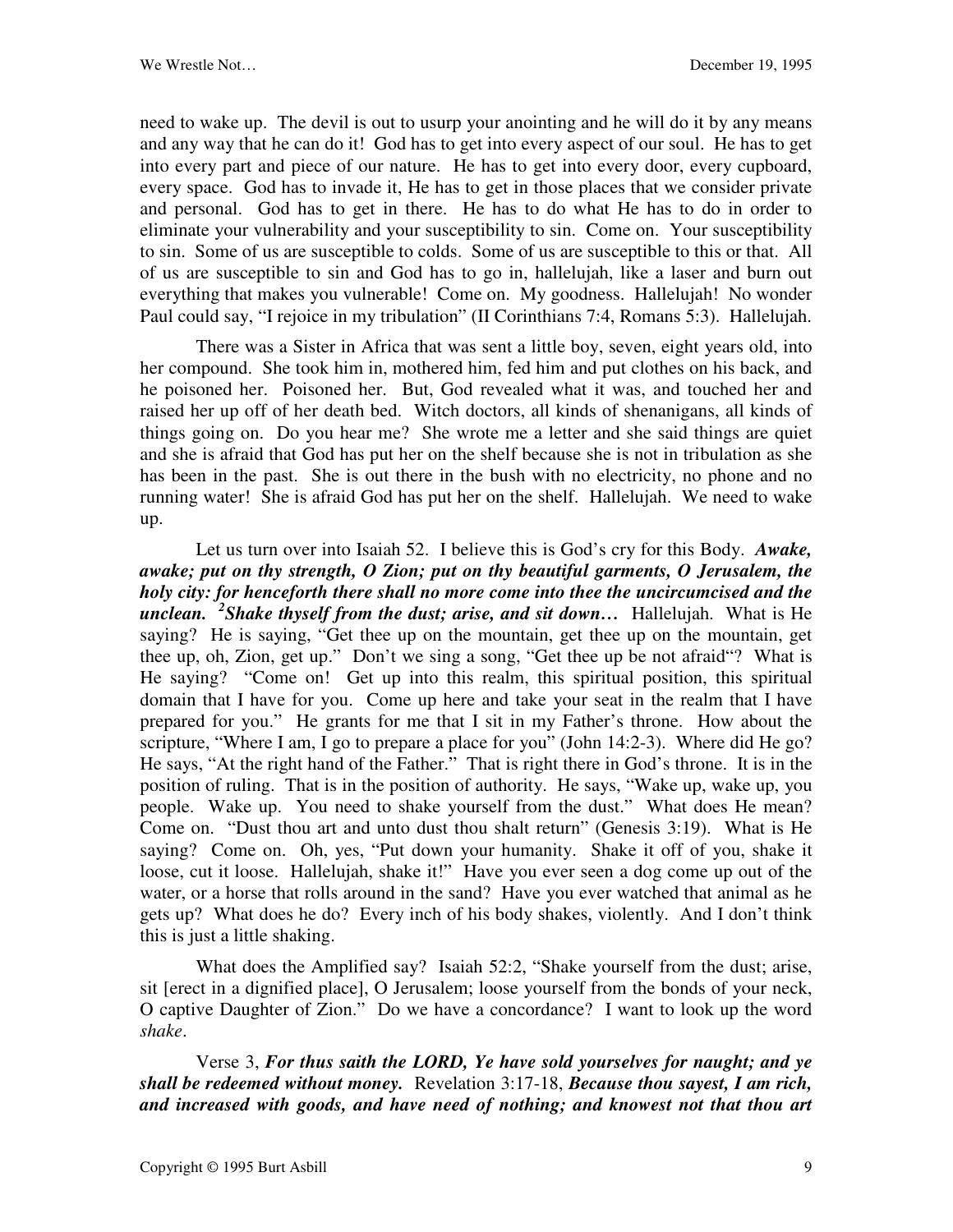## *wretched, and miserable, and poor, and blind, and naked: <sup>18</sup>I counsel thee to buy of me gold tried in the fire, that thou mayest be rich; and white raiment, that thou mayest be clothed, and that the shame of thy nakedness do not appear; and anoint thine eyes with eyesalve, that thou mayest see.* Hallelujah.

I think God is calling us to wake up. I think the alarm clock is going off. Now, we can hit the snooze button. Do you hear me? I think a lot of us do hit the snooze button. "Oh, just a little more, just a little more… Oh, what was that, what was that?" Until you hit it one too many times. Or you hit the wrong button, and you just turn it off.

Congregation: What are we supposed to do?

Burt Asbill: Get up. When the alarm goes off, you get up. You can pray in the morning before you come to service. You can get together in your household and bind the spirits of the devil - the principalities and the powers. Pray for the purpose and the planning of God. Ask God what He would have you to do, how He would have you to do it. During the week, be meditating upon the words that are spoken and the things that are said. Be diligent in your studies as far as God is concerned. Prayer time in the mornings, together and individually. Prayer time at night and Bible reading. Come on. What do you mean, "What do we do?" We wake up. The alarm is going off. We can be like this sluggard in Proverbs 6:10, "Oh, a little more sleep, a little folding of the hands," or we can sit in the service and be that bump on the log - move our mouths and say the words and not feel that inner spontaneous combustion. We can resist the move of the Holy Ghost, we can tell jokes, we can be busy with our children or somebody else's children. Come on. Listen to what I am saying. We can begin to move in a manner to press God that when we do not feel like praising, we begin to praise Him anyway. If we do not feel like raising our hands, we raise our hands anyway. If we do not feel like clapping, we will clap anyway if that is the move of the Holy Ghost. If we don't feel like doing a little two-step, we do a little two-step.

Proverbs 6:6, Go to the ant, thou sluggard; consider her ways, and be wise: You can learn the wisdom of God by observing the ant. That means that as you watch the ant, God speaks to you through the ant. They do not sleep at all. I did not know that. "Oh, I have to sleep." Verses 7-11, *Which having no guide, overseer, or ruler, <sup>8</sup> Provideth her meat in the summer, and gathereth her food in the harvest. <sup>9</sup>How long wilt thou sleep, O sluggard? when wilt thou arise out of thy sleep? <sup>10</sup>Yet a little sleep, a little slumber, a little folding of the hands to sleep: <sup>11</sup>So shall thy poverty come as one that travelleth, and thy want as an armed man.* It is a promise. Travelleth means always busy, going, going, running day and night. Busy, busy, busy, can't be here, can't be there, cannot do this, and cannot do that. Busy, busy. I do not have time to do that, I do not have time to pray, I do not have time to read. I do not have time to talk about God. I do not have time to go to church. I do not have time, I do not have time. One who "travelleth." Oh, my. It says, *<sup>11</sup>So shall thy poverty come as one that travelleth, and thy want as an armed man.*

Revelation 3:20, *Behold, I stand at the door, and knock: if any man hear my voice, and open the door, I will come in to him, and will sup with him, and he with me.* It is time to wake up. Praise God.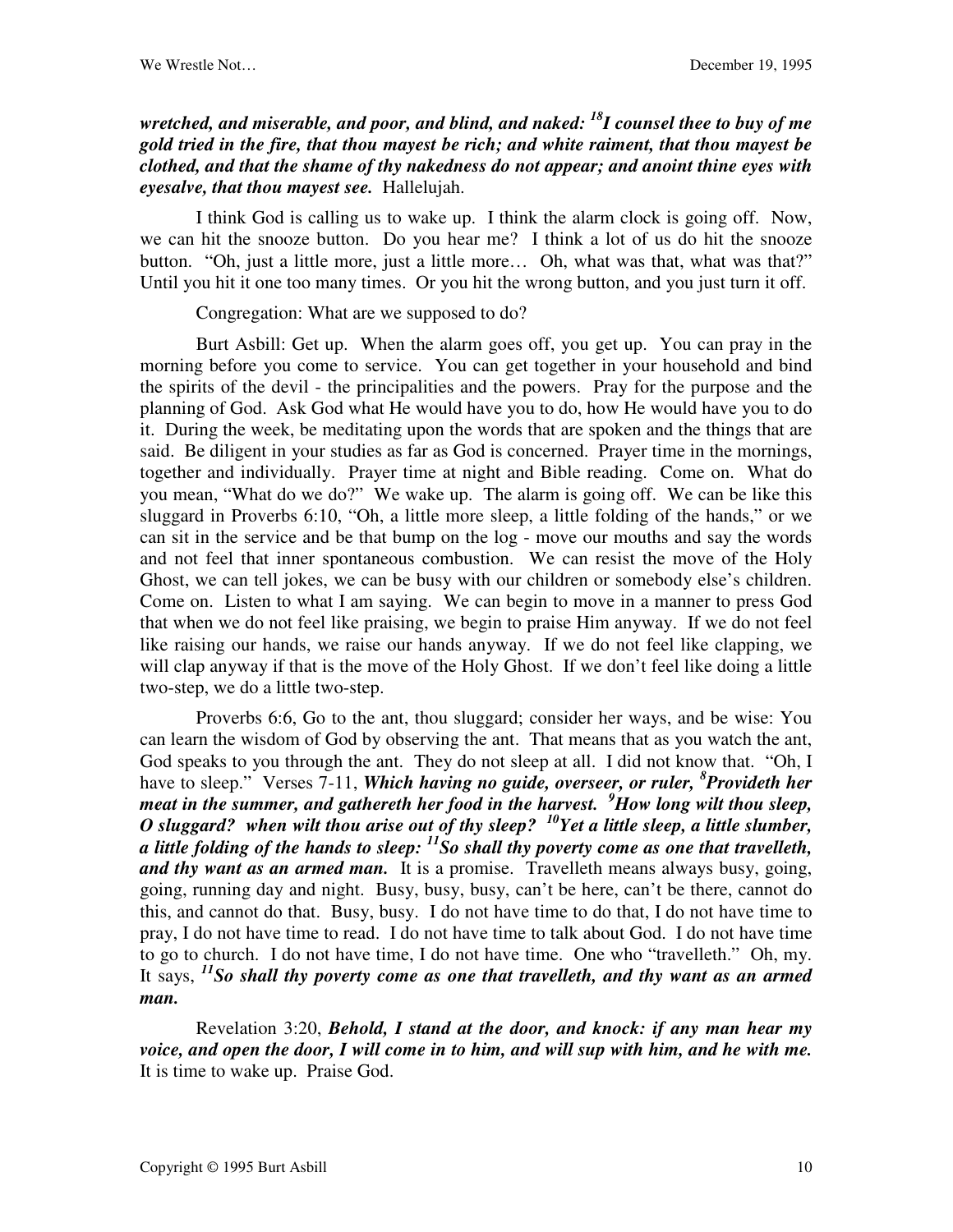Most of us were not even aware of what happened in church on Sunday. We came out of there, thought it was a really good service and we missed God. It is a corporate responsibility. It is not an individual person's responsibility. It is a corporate situation because we are a body of people and we all need to repent. Amen. We all need to go to God and ask Him to instruct us.

Congregation: I looked up the word shake that you asked for earlier. Strong's Concordance #5287, *shake*: a primitive root (probably identical with 5286, through the idea of the rustling of mane, which usually accompanies the lion's roar); to tumble about:—shake (off, out, self), overthrow, toss up and down.

Congregation: It is extremely troubling to me that I had no idea that Satan was there during the service.

Burt Asbill: Well, not very many people did. There were some that knew something was wrong.

Congregation: So, what is the answer to that?

Burt Asbill: Do not take coming to church for granted, because that is what we are doing. We are falling into the "church" rut. It is Sunday and we have got to go to church. We sleep as long as we can sleep and then we get up, get dressed and eat or do our thing and then go to church. And we are not ready. We are not ready! We come in stone cold and God's got to work and work and work and work. I don't think God is going to work with us anymore in the way that He has worked with us in the past because of the expectation that He has with regard to all. You have enough. You young people that were in Schuyler, do you remember the night I told you that you had to get together and pray? Did you see the difference it made on the next morning? I mean, that is the strength that we moved in, the strength of just that little bit of time that you spent in prayer. God did it to whet your appetite. It was not just something that God did with regard to that special occasion. He gave you that occasion to instruct and teach you that He might get you to be trained to do it every time, because every time we meet, Satan is there to hinder.

Congregation: I cannot remember the scripture exactly, but God says He shakes the heavens and the earth, until all that remains will not be shaken. I was wondering, if we do not shake ourselves, is it saying that we will be put in a position to where He will shake us?

Burt Asbill: We will be shaken. Now, the key to that verse is Hebrews 12:26, *Whose voice then shook the earth: but now he hath promised, saying, Yet once more I shake not the earth only, but also heaven. <sup>27</sup>And this word, Yet once more, signifieth the removing of those things that are shaken, as of things that are made…* So, to whatever degree you have that which is able to be shaken, when He shakes, it will tumble and it will fall. Do you understand? But it says, *…that those things which cannot be shaken may remain.* I believe that if we shake ourselves now, then when the time that He is going to shake comes, we will be unshakeable. It is the Word that says, "Judgment begins at the house of God" (I Peter 4:17). He says, "If you judge yourselves then you will not be judged" (I Corinthians 11:31) You understand? He says, "If you judge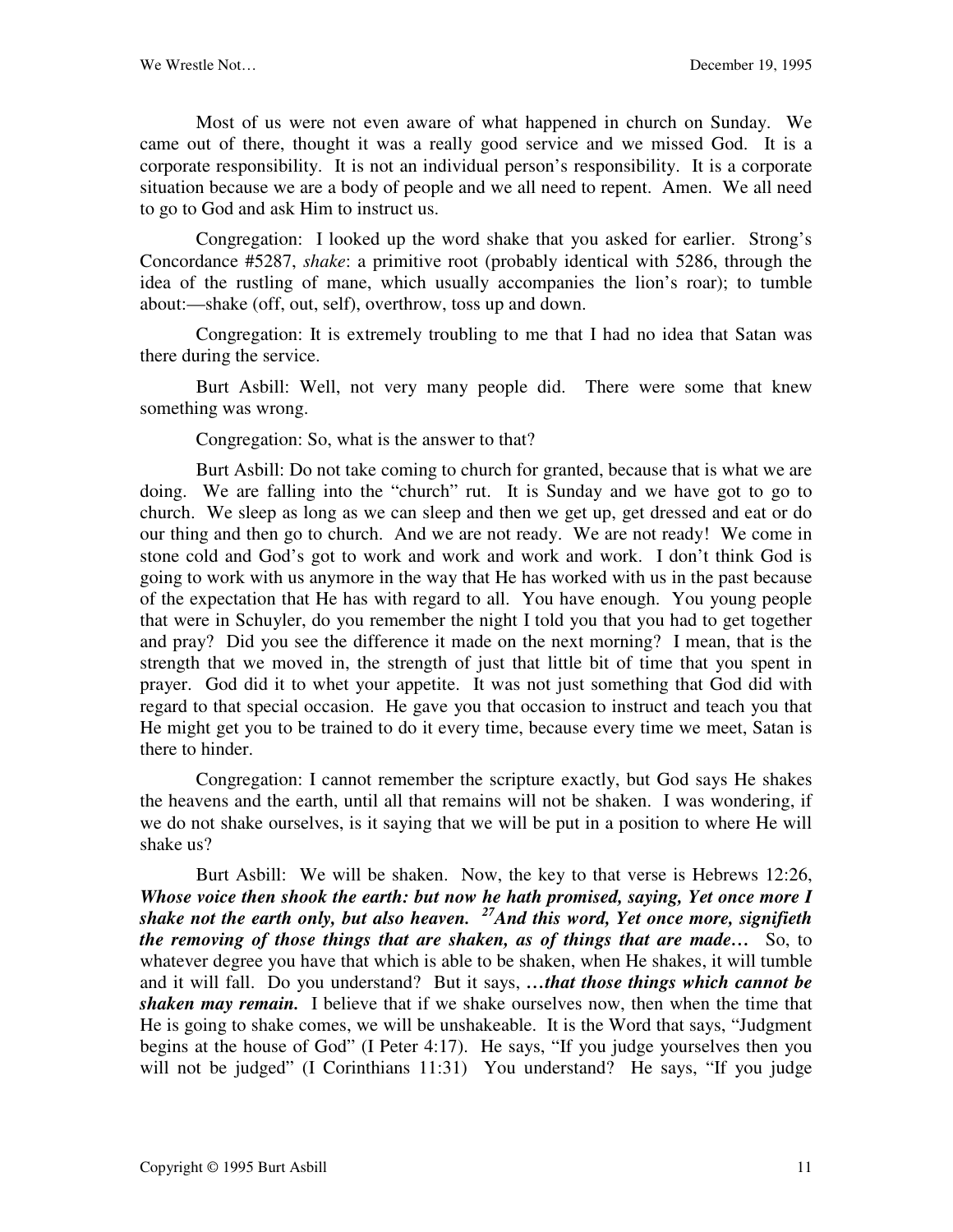yourselves, if you take the time, the energy and the resources that God gives you to judge yourself, then you will not be judged." To be judged means you are going to be shaken.

Congregation: But isn't everybody supposed to be judged?

Burt Asbill: The Bible says if you judge yourself you will not be judged (I Corinthians 11:31). There will not be anything left to judge, if you judge yourself, because as you judge yourself, you determine what is right and wrong and what is wrong, you deal with. You pass sentence on it, "Death, I do not want that anymore. I do not want that in me. Take it away, God." God begins the process by which to eliminate your problem and your shaking starts now because you are shaking yourself. You are breaking loose that thing that is a burden or a hindrance to you with regard to righteousness. Right? So that when such a circumstance comes that was designed to shake you and it begins to shake your neighbor, you cannot be shaken, because you have a reality of God that he does not have. If you learn to trust God… It says, "The just shall live by faith" (Romans 1:17, Hebrews 10:38). Let us say that you are in a situation and you begin to live by faith. God is your provision. He is your substance. He gives you this substance by which to live, the money or whatever it may be. He gives it to you, you trust Him for it, and in your experience, you know, you go through a certain amount of insecurity.

When I first went full time in the ministry it was not something that I had ever done before. I am a man that likes to work and I like the work that I do and that makes it even harder not to do the work. Nevertheless, I enjoy working. But I also enjoyed that monthly payment that was given to me for the job that I did. I liked to take that money and stick it in the bank. I liked to be able to say, "Oh, I have this much money in the bank and I have this many bills, so that gives me this much excess, or I need that much more in order to cover the outflow." So, there is an awareness that I have with regard to my finances which gives me a measure of control. Do you understand? I am in control of my position and my surroundings and my environment by the money that I have in the bank or by the money that I need to acquire. Then I go about doing what I have to do to acquire that. Now, when God takes you out of that type of situation, there is a certain amount of shaking that goes on in your life because you are not looking any more to John Doe to do his remodel that he might pay you the money to pay the bills or whatever. You are just looking to this invisible Being that you call God and you are expecting Him to do what He says He is going to do. And there is a certain amount of trepidation. I do not know about anybody else, but my experience has been a very shaky stepping out. You know what I mean? But God was faithful, because He met me in that shaky position. He has always continued to meet me and the situations get bigger and they get more profound or pronounced, you know. In experiences, your faith begins to expand. OK, you are in a position now, and you have learned to trust God. When you did not have food, He brought food. When you needed money, He brought money. Sometimes it just miraculously appeared. You know what I mean? I do not know how to explain it. I look in my wallet, I do not have any money, and I look in my wallet the next day and there is money. And you are able to trust God. You are able to say, "Well, I remember the time back then when I was in this situation." Then the economy out here collapses. Let us say Tyson over here has been working at his job and doing everything that he can to put money in the bank. Now, his position of security is suddenly in a place of shambles and